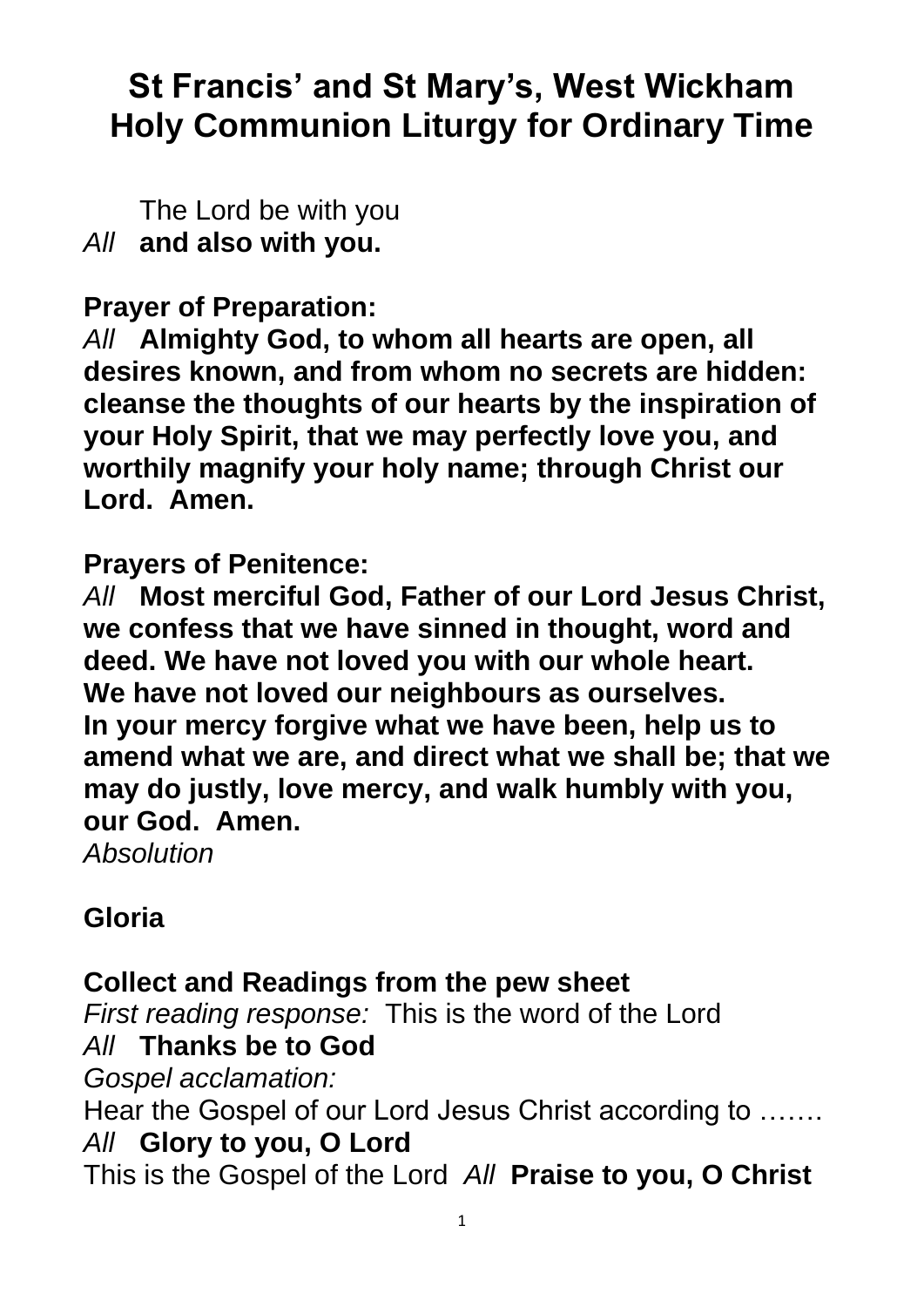## **Sermon**

**The Creed**

*All* **We believe in one God, the Father, the Almighty, maker of heaven and earth, of all that is, seen and unseen.**

**We believe in one Lord, Jesus Christ, the only Son of God, eternally begotten of the Father, God from God, Light from Light, true God from true God, begotten, not made, of one Being with the Father; through him all things were made. For us and for our salvation he came down from heaven, was incarnate from the Holy Spirit and the Virgin Mary and was made man. For our sake he was crucified under Pontius Pilate; he suffered death and was buried. On the third day he rose again in accordance with the Scriptures; he ascended into heaven and is seated at the right hand of the Father. He will come again in glory to judge the living and the dead, and his kingdom will have no end.**

**We believe in the Holy Spirit, the Lord, the giver of life, who proceeds from the Father and the Son, who with the Father and the Son is worshipped and glorified, who has spoken through the prophets.**

**We believe in one holy catholic and apostolic Church. We acknowledge one baptism for the forgiveness of sins. We look for the resurrection of the dead, and the life of the world to come. Amen.**

# **Prayers of Intercession**

Lord, in your mercy

- *All* **Hear our prayer** Merciful Father
- *All* **Accept these prayers for the sake of your Son, our Saviour, Jesus Christ.**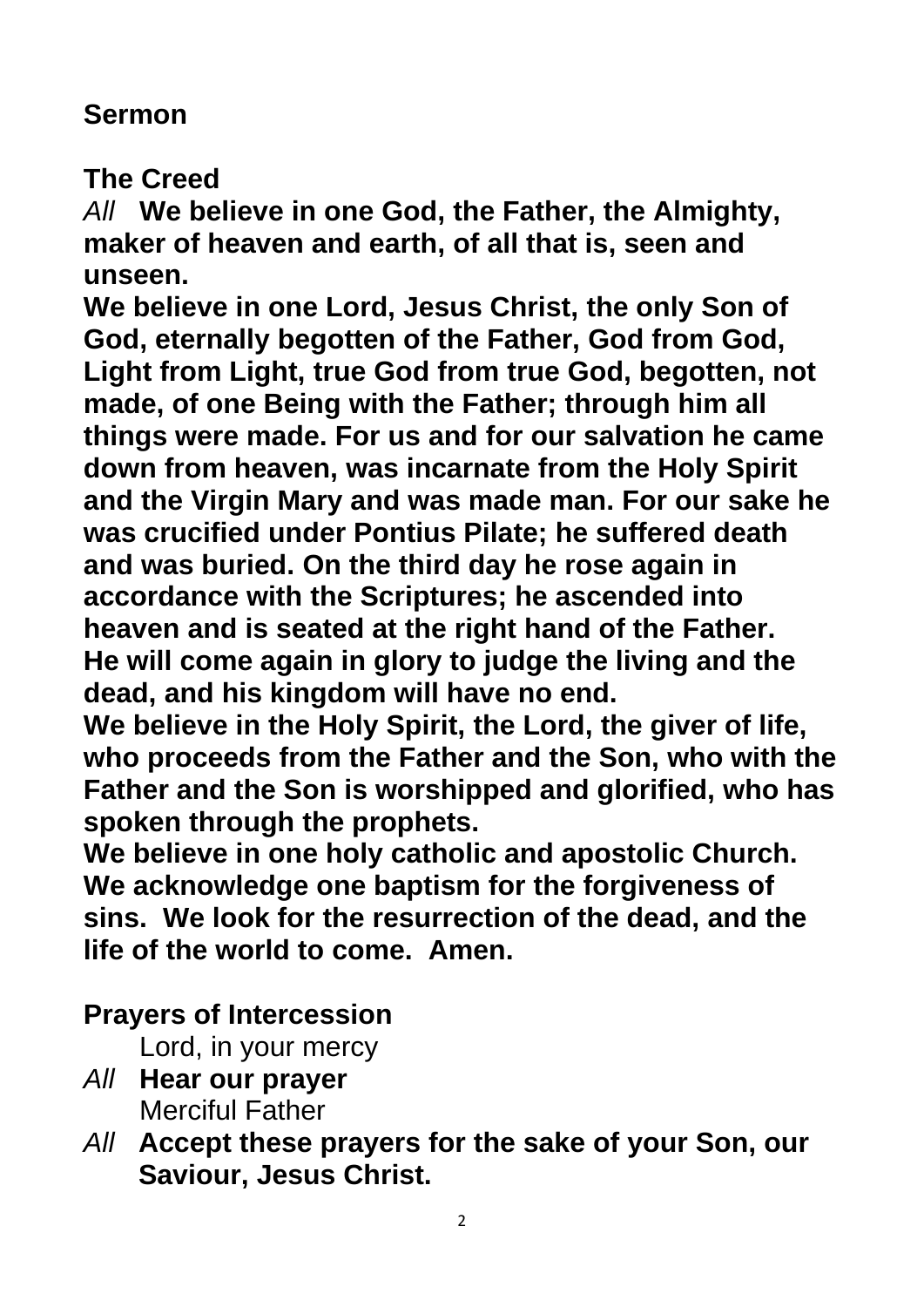## **The Peace**

The peace of the Lord be always with you

*All* **and also with you**

# **Prayer of Thanksgiving**

*All* **Yours, Lord is the greatness, the power, the glory, the splendour and the majesty; for everything in heaven and earth is yours. All things come from you and of your own do we give you.**

# **The Eucharistic Prayer**

The Lord is here *All* **His Spirit is with us** Lift up your hearts *All* **We lift them to the Lord** Let us give thanks to the Lord our God

# *All* **It is right to give thanks and praise**

**…**

Therefore, with angels and archangels and with all the company of heaven, we proclaim your great and glorious name, for ever praising you and saying:

# *All* **Holy, holy, holy Lord, God of power and might, heaven and earth are full of your glory.**

**Hosanna in the highest.**

**Blessed is he who comes in the name of the Lord. Hosanna in the highest.**

**…**

Great is the mystery of faith

*All* **Christ has died, Christ has risen, Christ will come again.**

**…**

## **The Lord's Prayer**

*All* **Our Father in heaven, hallowed be your name, your kingdom come, your will be done, on earth as in heaven. Give us today our daily bread.**